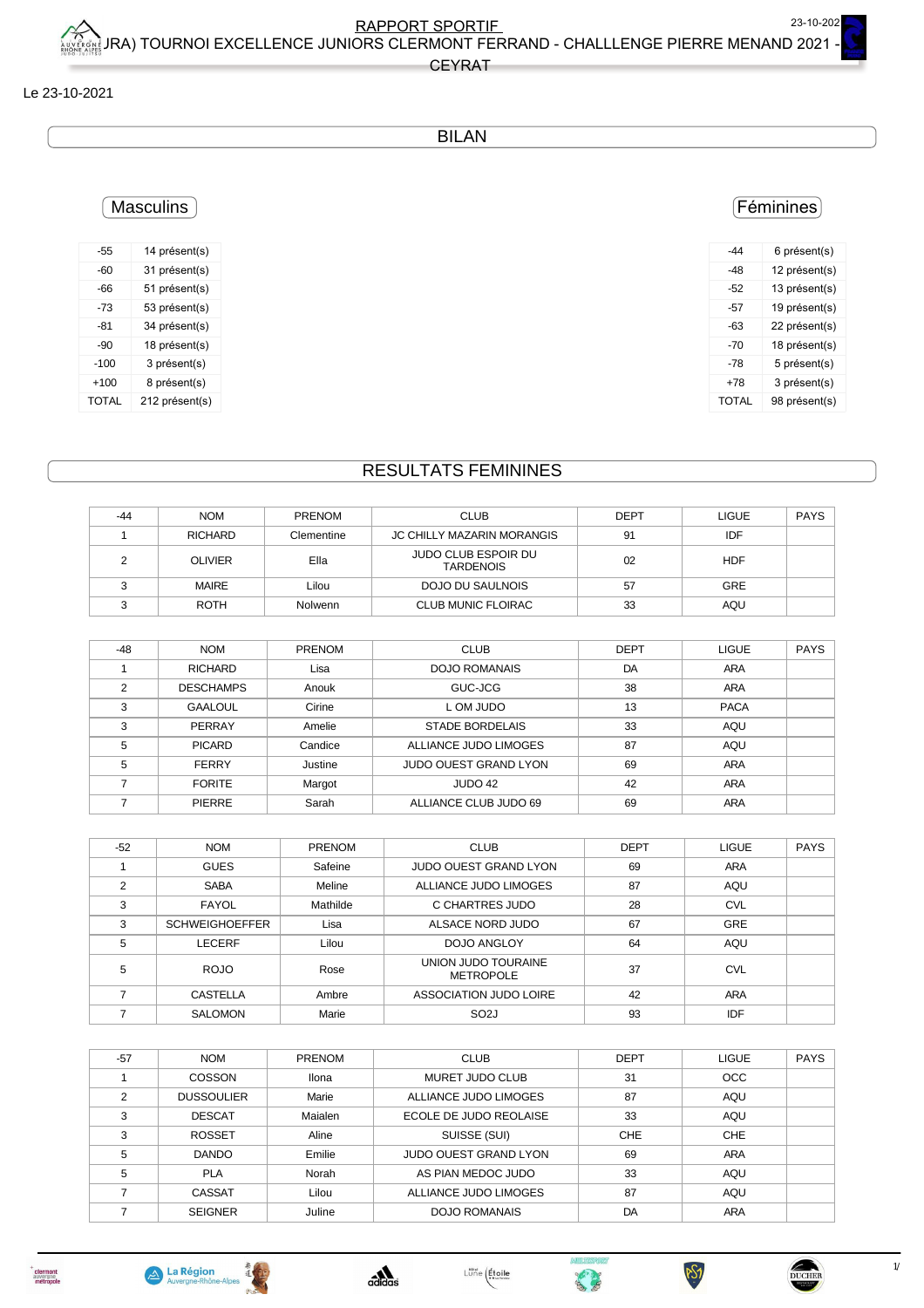### RAPPORT SPORTIE<br>IRA) TOURNOI EXCELLENCE JUNIORS CLERMONT FERRAND - CHALLLENGE PIERRE MENAND 2021 23-10-202

**CEYRAT** 

| $-63$ | <b>NOM</b>                   | PRENOM   | <b>CLUB</b>                 | <b>DEPT</b> | LIGUE      | <b>PAYS</b> |
|-------|------------------------------|----------|-----------------------------|-------------|------------|-------------|
|       | <b>FALGON</b>                | Julie    | <b>STADE CLERMONTOIS</b>    | 63          | <b>ARA</b> |             |
| 2     | <b>FRIDEN</b>                | Chiara   | SUISSE (SUI)                | <b>CHE</b>  | <b>CHE</b> |             |
| 3     | <b>BIGAULT</b>               | Emelyne  | AJ54                        | 54          | <b>GRE</b> |             |
| 3     | <b>BRUHL</b>                 | Loriane  | ALSACE NORD JUDO            | 67          | <b>GRE</b> |             |
| 5     | <b>GONCALVES</b>             | Lison    | <b>J.C.ST POURCINOIS</b>    | 03          | <b>ARA</b> |             |
| 5     | JEHANNIN-<br><b>CHARTIER</b> | Katell   | GUC-JCG                     | 38          | <b>ARA</b> |             |
|       | AGIER                        | Mathilde | <b>DOJO ROMANAIS</b>        | DA          | <b>ARA</b> |             |
|       | <b>BOSCHETTI</b>             | Julia    | <b>JUDO CLUB ECHIROLLES</b> | 38          | <b>ARA</b> |             |

| $-70$ | <b>NOM</b>     | <b>PRENOM</b> | <b>CLUB</b>                 | <b>DEPT</b> | <b>LIGUE</b> | <b>PAYS</b> |
|-------|----------------|---------------|-----------------------------|-------------|--------------|-------------|
|       | <b>SOULA</b>   | Florine       | JUDO CLUB MONACO            | 06          | <b>PACA</b>  |             |
| ◠     | <b>DAMIANO</b> | Esmeralda     | SUISSE (SUI)                | <b>CHE</b>  | <b>CHE</b>   |             |
| 3     | LEPETIT        | Anais         | <b>JUDO CLUB MAZAMETAIN</b> | 81          | <b>OCC</b>   |             |
| 3     | VETTERLI       | Delia         | SUISSE (SUI)                | <b>CHE</b>  | CHE          |             |
| 5     | <b>MOREAU</b>  | Mathilde      | JUDO CLUB DE DUN            | 18          | <b>CVL</b>   |             |
| 5     | CHABAL         | Mathilde      | ALLIANCE CLUB JUDO 69       | 69          | <b>ARA</b>   |             |
|       | LANSKIN        | Thais         | <b>STADE CLERMONTOIS</b>    | 63          | <b>ARA</b>   |             |
|       | <b>MEKADEM</b> | Ines          | GUC-JCG                     | 38          | <b>ARA</b>   |             |

| -78 | <b>NOM</b>    | PRENOM   | <b>CLUB</b>             | <b>DEPT</b> | <b>LIGUE</b> | PAYS |
|-----|---------------|----------|-------------------------|-------------|--------------|------|
|     | <b>SIDIBE</b> | Marthe   | JUDO GUIDE 13           | 13          | <b>PACA</b>  |      |
|     | SAMIE         | Victoria | ALLIANCE JUDO LIMOGES   | 87          | AQU          |      |
|     | <b>PETRIS</b> | Oceane   | SO <sub>2</sub> J       | 93          | IDF          |      |
|     | <b>BILLET</b> | Anaelle  | S.E.P. JUDO             | 42          | ARA          |      |
|     | MAGNOLON      | Laure    | <b>J.C.TAIN-TOURNON</b> | DA          | ARA          |      |

| +78 | <b>NOM</b>    | <b>PRENOM</b> | <b>CLUB</b>               | <b>DEPT</b> | <b>LIGUE</b> | PAYS |
|-----|---------------|---------------|---------------------------|-------------|--------------|------|
|     | <b>REYDET</b> | Emma          | ALLIANCE GRESIVAUDAN JUDO | 38          | <b>ARA</b>   |      |
|     | VERGEROLLE    | Myliane       | C CHARTRES JUDO           | 28          | <b>CVL</b>   |      |
|     | <b>MADI</b>   | Arwa Ambre    | ASS DOJO OLYMP LYON       | 69          | ARA          |      |

#### **RESULTATS MASCULINS**

| $-55$ | <b>NOM</b>        | <b>PRENOM</b> | <b>CLUB</b>                 | <b>DEPT</b> | <b>LIGUE</b> | <b>PAYS</b> |
|-------|-------------------|---------------|-----------------------------|-------------|--------------|-------------|
|       | <b>DEMARINIS</b>  | Thibault      | STADE OLYMP.GIVORS          | 69          | ARA          |             |
| 2     | AGGAD             | Hakim         | <b>BUDOKAN DEUIL</b>        | 95          | IDF          |             |
| 3     | <b>BRACCO</b>     | Enzo          | DOJO BIOTOIS                | 06          | <b>PACA</b>  |             |
| 3     | <b>CHATONNET</b>  | <b>Marius</b> | ALLIANCE JUDO LIMOGES       | 87          | AQU          |             |
| 5     | <b>DOS SANTOS</b> | Remi          | DOJO DU COUSERANS           | 09          | <b>OCC</b>   |             |
| 5     | <b>CAEDEN</b>     | Springer      | ZURICH (SUI)                | <b>CHE</b>  | <b>CHE</b>   |             |
|       | <b>GUERRIREM</b>  | Mohamed       | <b>JUDO CLUB ECHIROLLES</b> | 38          | <b>ARA</b>   |             |
|       | <b>ALLA</b>       | Imran         | ASS DOJO OLYMP LYON         | 69          | <b>ARA</b>   |             |

| $-60$ | <b>NOM</b>      | PRENOM  | <b>CLUB</b>                              | <b>DEPT</b> | <b>LIGUE</b> | <b>PAYS</b> |
|-------|-----------------|---------|------------------------------------------|-------------|--------------|-------------|
|       | WAIZENEGGER     | Jesse   | SUISSE (SUI)                             | <b>CHE</b>  | <b>CHE</b>   |             |
| 2     | <b>MAGNE</b>    | Louis   | STADE OLYMP.GIVORS                       | 69          | <b>ARA</b>   |             |
| 3     | <b>KHERZANE</b> | Nahel   | DOJO CLUB WASQUEHAL                      | 59          | <b>HDF</b>   |             |
| 3     | <b>BATSIEV</b>  | Magomed | SUISSE (SUI)                             | <b>CHE</b>  | <b>CHE</b>   |             |
| 5     | <b>DUMONT</b>   | Theo    | <b>STADE CLERMONTOIS</b>                 | 63          | <b>ARA</b>   |             |
| 5     | <b>COLIN</b>    | Tristan | MANOSQUE JUDO SPORTS DE<br><b>COMBAT</b> | 04          | <b>PACA</b>  |             |
|       | <b>WINKEL</b>   | Remi    | AJ54                                     | 54          | GRE          |             |
|       | BARBEZANGE      | Axel    | L OM JUDO                                | 13          | <b>PACA</b>  |             |
|       |                 |         |                                          |             |              |             |









C.

 $PSI$ 

DUCHER